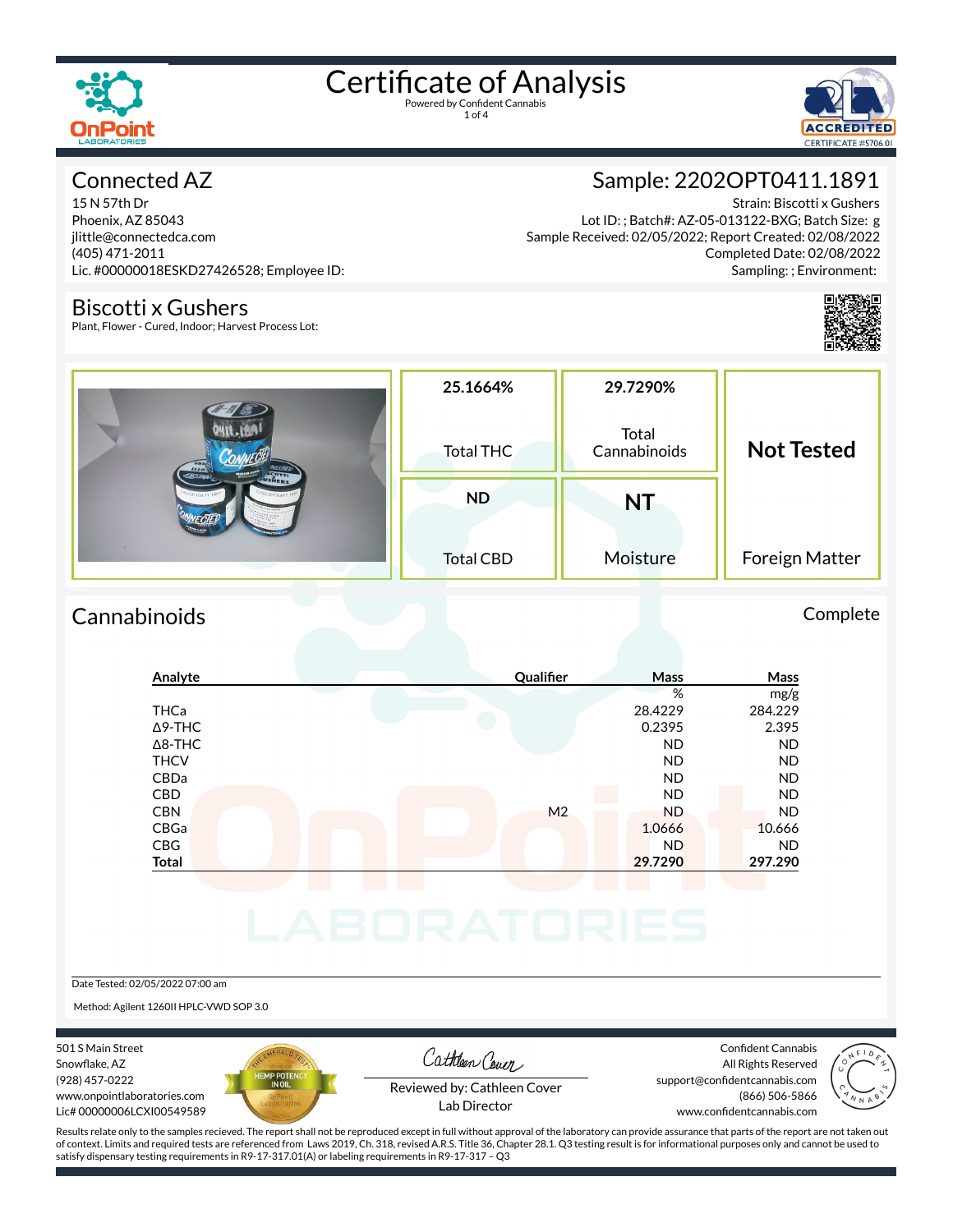

2 of 4



Strain: Biscotti x Gushers

Completed Date: 02/08/2022 Sampling: ; Environment:

### Connected AZ

15 N 57th Dr Phoenix, AZ 85043 jlittle@connectedca.com (405) 471-2011 Lic. #00000018ESKD27426528; Employee ID:

### Biscotti x Gushers

Plant, Flower - Cured, Indoor; Harvest Process Lot:

### Microbials Pass



| Analyte                                                                                                                                                                                            | Qualifier                   | Limit                          | <b>Units</b>                                    | <b>Status</b>     |
|----------------------------------------------------------------------------------------------------------------------------------------------------------------------------------------------------|-----------------------------|--------------------------------|-------------------------------------------------|-------------------|
|                                                                                                                                                                                                    |                             | CFU/g                          | CFU/g                                           |                   |
| Aspergillus<br>E. Coli                                                                                                                                                                             |                             | Not Detected in 1g<br>100.0000 | <b>ND</b><br><b>ND</b>                          | Pass<br>Pass      |
| Salmonella                                                                                                                                                                                         |                             | Not Detected in 1g             | <b>ND</b>                                       | Pass              |
|                                                                                                                                                                                                    |                             |                                |                                                 |                   |
|                                                                                                                                                                                                    |                             |                                |                                                 |                   |
|                                                                                                                                                                                                    |                             |                                |                                                 |                   |
|                                                                                                                                                                                                    |                             |                                |                                                 |                   |
|                                                                                                                                                                                                    |                             |                                |                                                 |                   |
|                                                                                                                                                                                                    |                             |                                |                                                 |                   |
|                                                                                                                                                                                                    |                             |                                |                                                 |                   |
|                                                                                                                                                                                                    |                             |                                |                                                 |                   |
|                                                                                                                                                                                                    |                             |                                |                                                 |                   |
|                                                                                                                                                                                                    |                             |                                |                                                 |                   |
|                                                                                                                                                                                                    |                             |                                |                                                 |                   |
|                                                                                                                                                                                                    |                             |                                |                                                 |                   |
|                                                                                                                                                                                                    |                             |                                |                                                 |                   |
|                                                                                                                                                                                                    |                             |                                |                                                 |                   |
|                                                                                                                                                                                                    |                             |                                |                                                 |                   |
|                                                                                                                                                                                                    |                             |                                |                                                 |                   |
|                                                                                                                                                                                                    |                             |                                |                                                 |                   |
|                                                                                                                                                                                                    |                             |                                |                                                 |                   |
|                                                                                                                                                                                                    | LABORATORIES                |                                |                                                 |                   |
|                                                                                                                                                                                                    |                             |                                |                                                 |                   |
|                                                                                                                                                                                                    |                             |                                |                                                 |                   |
| Date Tested: 02/05/2022 12:00 am                                                                                                                                                                   |                             |                                |                                                 |                   |
| Method: BioRad qPCR                                                                                                                                                                                |                             |                                |                                                 |                   |
| 501 S Main Street                                                                                                                                                                                  |                             |                                | Confident Cannabis                              |                   |
| Snowflake, AZ                                                                                                                                                                                      | Cathleen Cover              |                                | All Rights Reserved                             |                   |
| MICROBIAL 2<br>SALMONELLA<br>(928) 457-0222<br>www.onpointlaboratories.com                                                                                                                         | Reviewed by: Cathleen Cover |                                | support@confidentcannabis.com<br>(866) 506-5866 |                   |
| Lic#00000006LCXI00549589                                                                                                                                                                           | Lab Director                |                                | www.confidentcannabis.com                       | $\sqrt[n]{N_{N}}$ |
| Results relate only to the samples recieved. The report shall not be reproduced except in full without approval of the laboratory can provide assurance that parts of the report are not taken out |                             |                                |                                                 |                   |

Sample: 2202OPT0411.1891

Lot ID: ; Batch#: AZ-05-013122-BXG; Batch Size: g

Sample Received: 02/05/2022; Report Created: 02/08/2022

Results relate only to the samples recieved. The report shall not be reproduced except in full without approval of the laboratory can provide assurance that parts of the report are not taken out of context. Limits and required tests are referenced from Laws 2019, Ch. 318, revised A.R.S. Title 36, Chapter 28.1. Q3 testing result is for informational purposes only and cannot be used to satisfy dispensary testing requirements in R9-17-317.01(A) or labeling requirements in R9-17-317 – Q3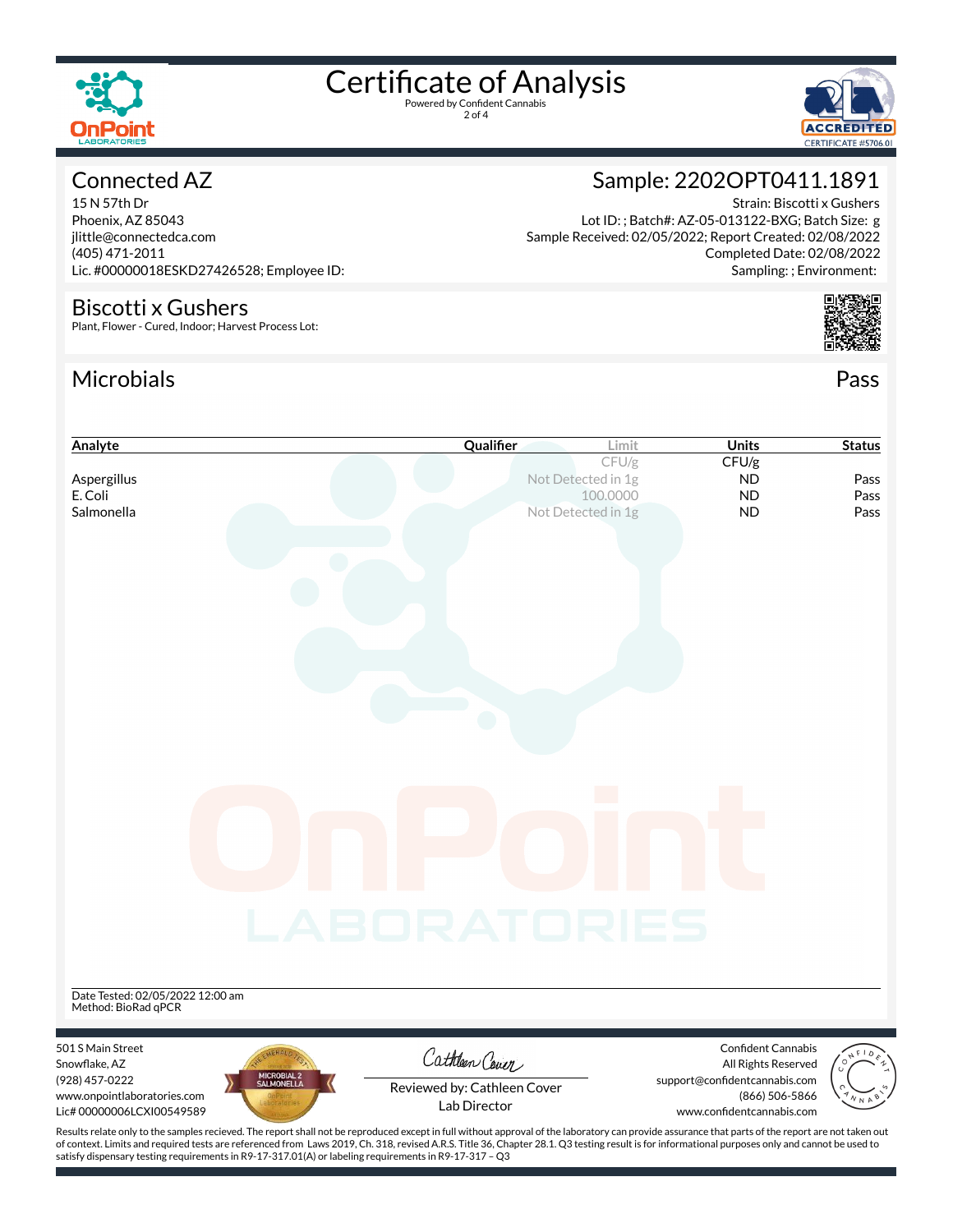

3 of 4



### Connected AZ

15 N 57th Dr Phoenix, AZ 85043 jlittle@connectedca.com (405) 471-2011 Lic. #00000018ESKD27426528; Employee ID:

### Biscotti x Gushers

Plant, Flower - Cured, Indoor; Harvest Process Lot:

### Heavy Metals **Pass**



Strain: Biscotti x Gushers Lot ID: ; Batch#: AZ-05-013122-BXG; Batch Size: g Sample Received: 02/05/2022; Report Created: 02/08/2022 Completed Date: 02/08/2022 Sampling: ; Environment:





Results relate only to the samples recieved. The report shall not be reproduced except in full without approval of the laboratory can provide assurance that parts of the report are not taken out of context. Limits and required tests are referenced from Laws 2019, Ch. 318, revised A.R.S. Title 36, Chapter 28.1. Q3 testing result is for informational purposes only and cannot be used to satisfy dispensary testing requirements in R9-17-317.01(A) or labeling requirements in R9-17-317 – Q3